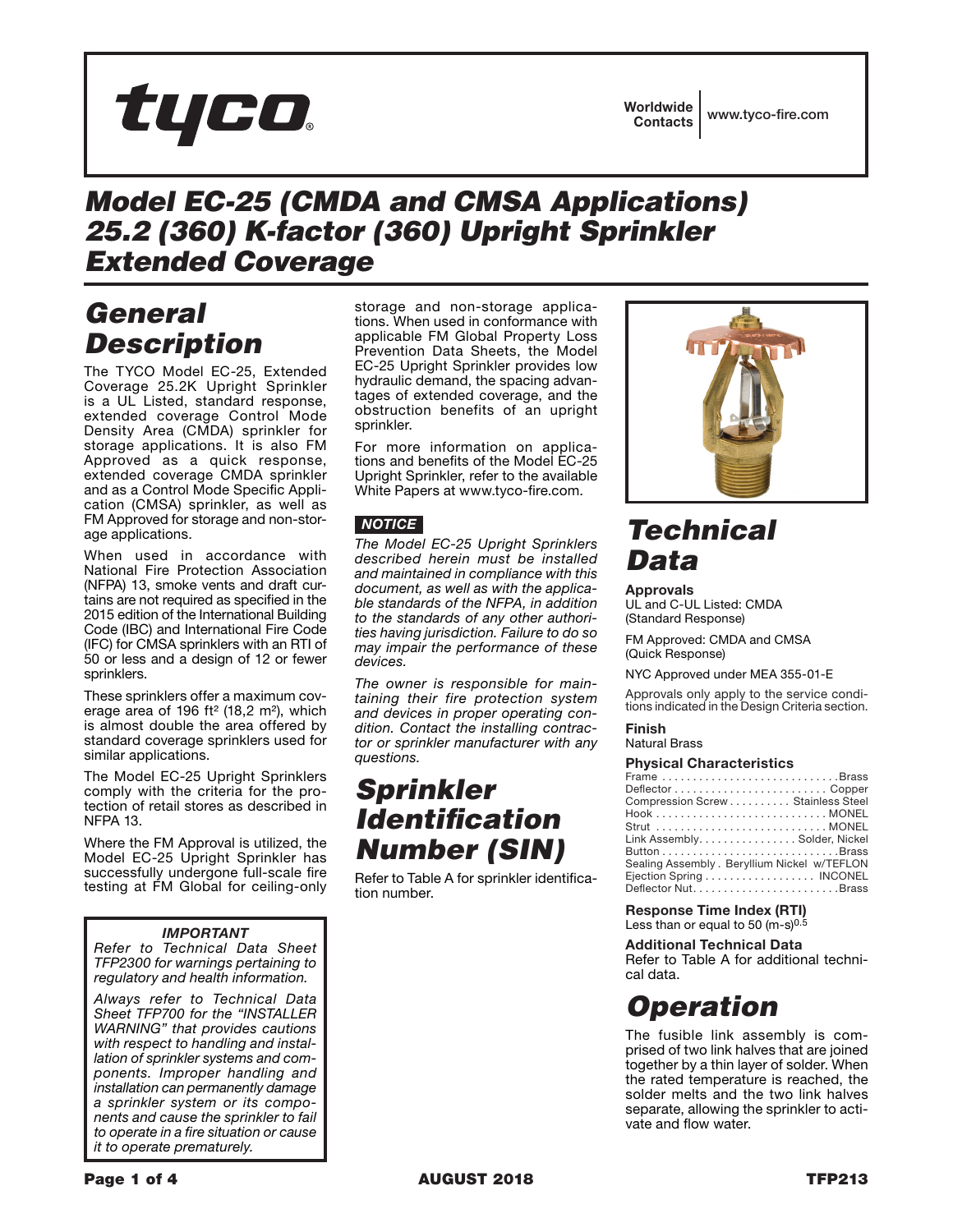### TFP213 Page 2 of 4



### *MODEL EC-25 UPRIGHT SPRINKLER, 25.2K*

### *EXTENDED COVERAGE*

# *Design Criteria*

#### UL and C-UL Listing Criteria

#### NFPA 13, Chapters 12 thru 20 – Density / Area Design

The TYCO Model EC-25 Extended Coverage Upright Sprinklers (TY9128) are UL and C-UL Listed for installation in accordance with the extended coverage upright spray sprinkler requirements of NFPA 13 or other applicable NFPA standards when used in conjunction with the following guidelines:

- Protection of extra hazard and highpiled storage occupancies where area/density design criteria are provided.
- Unobstructed or non-combustible obstructed construction.
- Model EC-25 Sprinklers, having been specifically tested and Listed for non-combustible obstructed construction, are suitable for use within trusses or bar joists having non-combustible web members greater than 1 in. (25,4 mm) when applying the 4 times obstruction criteria rule defined under "Obstructions to Sprinkler Discharge Pattern Development."
- Maximum coverage area per sprinkler is 196 ft² (18,2 m²).
- Maximum distance between sprinklers is 15 ft (4,6 m) when the coverage area does not exceed 144 ft<sup>2</sup> (13,4 m<sup>2</sup>), and the maximum distance between sprinklers is 14 ft (4,3 m) when the coverage area does not exceed 196 ft² (18,2 m²).

| <b>Item</b>                           | <b>Description</b>                                          |  |
|---------------------------------------|-------------------------------------------------------------|--|
| Sprinkler Identification Number (SIN) | TY9128                                                      |  |
| K-factor (gpm/psi) (lpm/bar)          | 25.2 gpm/psi <sup>1/2</sup> (362,9 lpm/bar <sup>1/2</sup> ) |  |
| Temperature Rating °F (°C)            | 165°F (74°C)<br>212°F (100°C)                               |  |
| <b>Thread Size</b>                    | 1 in. NPT or ISO 7-R 1                                      |  |
| <b>Sprinkler Orientation</b>          | Upright                                                     |  |
| Maximum Working Pressure, psi (bar)   | 175 psi (12,1 bar)                                          |  |

#### TABLE A MODEL EC-25 UPRIGHT SPRINKLER TECHNICAL DATA

- Minimum distance between sprinklers is 8 ft (2,44 m).
- Minimum flow requirement is based on the design density applied over the actual coverage area per sprinkler. For example, when:

A sprinkler spacing is 14 ft × 12 ft − 6 in.  $(4,3 \text{ m} \times 3,8 \text{ m})$  or 175 ft<sup>2</sup> (16,3 m<sup>2</sup>), and the design density is 0.6 gpm/ft² (24,4 mm/min), the sprinkler design flow rate is 105 gpm (397 Lpm) and the required design pressure is 17.4 psi (1,2 bar).

- The minimum clearance between the deflector and the top of storage is 36 in. (0,9 m). For clearances of 36 in. (0,9 m) up to 48 in. (1,21 m), the minimum design pressure is 22 psi (1,52 bar). For clearances of 48 in. (1,21 m) and greater, the minimum design pressure is established by the minimum flow requirement. However, the pressure can never be less than 7 psi (0,5 bar).
- Ordinary and intermediate temperature rated Model EC-25 Upright Sprinklers have been investigated for use in high-piled storage occupancies at the hydraulic demand

normally associated with high temperature sprinklers. As such, the Model EC-25 Upright Sprinklers are listed storage sprinklers having a K-factor greater than 11.2 (161,4) and having ordinary and intermediate temperature ratings of 165°F or 74°C and 214°F or 101°C. Consequently, the Model EC-25 Sprinklers, in accordance with NFPA 13, may be used in conjunction with the density curves for high temperature sprinklers.

• NFPA obstruction rules for Extended Coverage Sprinklers must be utilized.

#### System Type

Wet pipe, dry pipe, and pre-action systems are acceptable.

#### FM Approval Criteria

#### FM Loss Prevention Data Sheets 2-0, 3-26, and 8-9

TYCO Model EC-25 Extended Coverage 25.2K Upright Sprinklers (TY9128) are FM Approved to be utilized in accordance with the following guidelines.

#### **Application**

The Model EC-25 Extended Coverage Upright Sprinklers are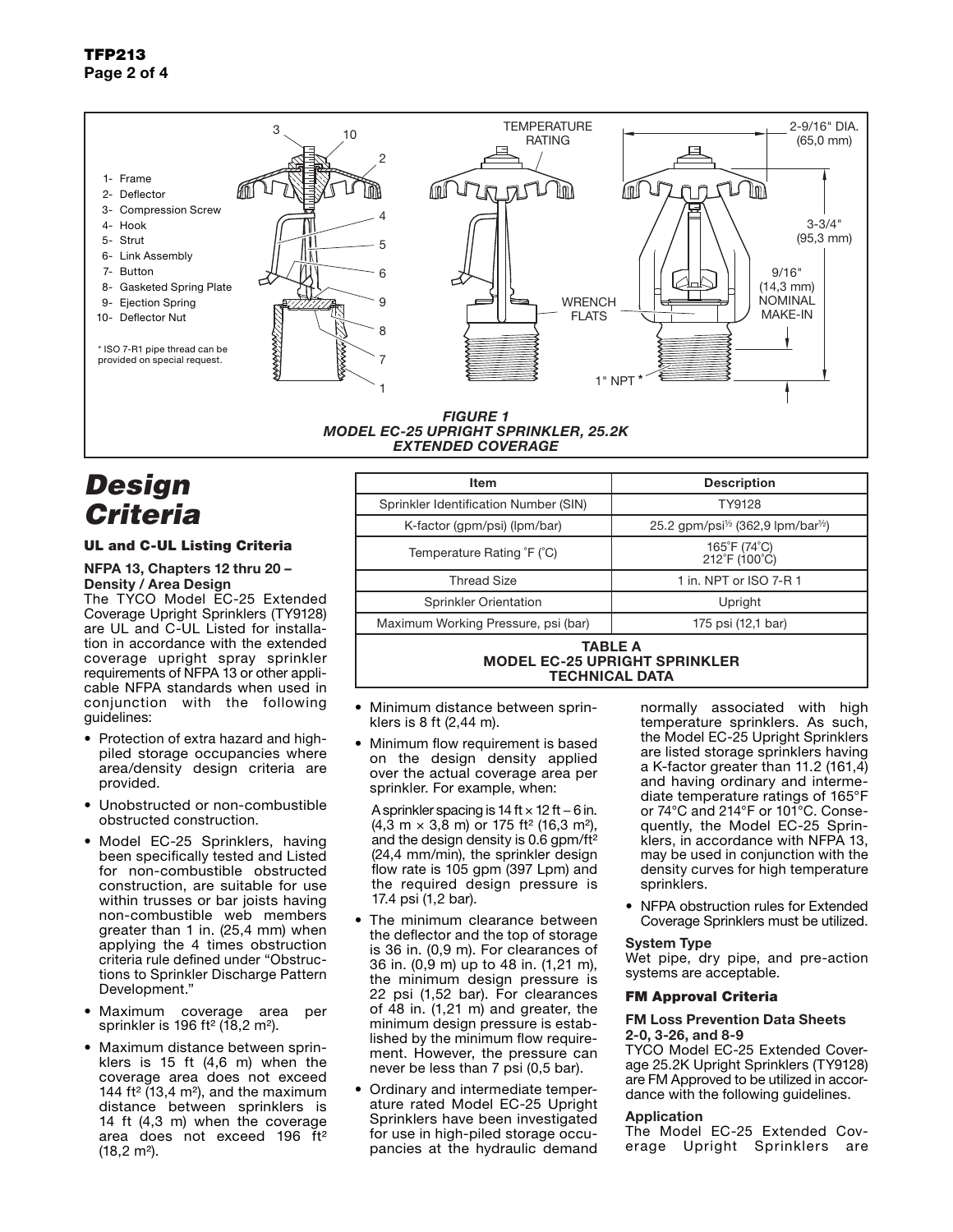| <b>Storage Type</b>                                                                                                                               | <b>NFPA</b>                                  | <b>FM Global</b>               |
|---------------------------------------------------------------------------------------------------------------------------------------------------|----------------------------------------------|--------------------------------|
| Sprinkler Type                                                                                                                                    | <b>CMDA</b>                                  | CMDA/CMSA                      |
| Response Type                                                                                                                                     | <b>SR</b>                                    | QR                             |
| <b>System Type</b>                                                                                                                                | Wet/Dry/ Preaction                           | Wet                            |
| Temperature Rating °F (°C)                                                                                                                        | 165°F (74°C)<br>$212^{\circ}F(100^{\circ}C)$ | 165°F (74°C)<br>212°F (100°C)  |
| Open Frame (i.e., no solid shelves), Single, Double, Multiple-<br>Row, or Portable Rack Storage of Class I-IV and Group A or<br><b>B</b> Plastics | Refer to NFPA 13                             | Refer to FM 2-0 and 8-9        |
| Solid Pile or Palletized Storage of Class I-IV and Group A or<br><b>B</b> Plastics                                                                | Refer to NFPA 13                             | Refer to FM 2-0 and 8-9        |
| Idle Pallet Storage                                                                                                                               | Refer to NFPA 13                             | Refer to FM 2-0, 8-9, and 8-24 |
| <b>Rubber Tire Storage</b>                                                                                                                        | Refer to NFPA 13                             | Refer to FM 2-0 and 8-3        |
| Roll Paper Storage<br>(Refer to the Standard)                                                                                                     | Refer to NFPA 13                             | Refer to FM 8-21               |
| Flammable/Ignitable Liquid Storage<br>(Refer to the Standard)                                                                                     | Refer to NFPA 30                             | Refer to FM 7-29               |
| Aerosol Storage<br>(Refer to the Standard)                                                                                                        | Refer to NFPA 30B                            | Refer to FM 7-31               |
| Automotive Components in Portable Racks<br>(Control mode only; refer to the Standard)                                                             | Refer to NFPA 13                             | N/A                            |
| N/A - Not Applicable                                                                                                                              |                                              |                                |

#### *TABLE B* MODEL EC-25 UPRIGHT SPRINKLER *COMMODITY SELECTION AND DESIGN CRITERIA OVERVIEW*

FM Approved ceiling-level Storage Sprinklers for storage occupancy hazards and other similar high heat release type fires. When compared with other FM Approved Storage Sprinklers, the Model EC-25 Upright Sprinkler provides low hydraulic demand, the spacing advantages of extended coverage, and the FM Global obstruction benefits of an upright sprinkler.

Model EC-25 Upright Sprinklers should be used in conformance with applicable FM Global Property Loss Prevention Data Sheets.

#### Hydraulic Design

To determine the hydraulic design for the Model EC-25 Upright Sprinkler refer to the applicable FM Global Property Loss Prevention Data Sheet.

#### System Type

Wet pipe systems only

#### Sprinkler Spacing

The maximum coverage area per sprinkler is 196 ft<sup>2</sup> (18,2 m<sup>2</sup>). The minimum coverage area per sprinkler is

100 ft² (9,3 m²). The maximum distance between sprinklers is 14 ft (4,3 m). The minimum distance between sprinklers is 10 ft (3,05 m).

*Note: When a wall or obstruction makes a minimum spacing of 10 ft (3,05 m) impossible, consult FM Global Property Loss Prevention Data Sheet 2.0 for applicable guidelines.*

#### Sprinkler Location

Locate sprinklers with respect to the ceiling/roof in accordance with FM Global Property Loss Prevention Data Sheet 2.0.

#### **Obstructions**

Follow the obstruction requirements as detailed in FM Global Property Loss Prevention Data Sheet 2.0.

#### Other Details

All other design details should be in accordance with FM Global Property Loss Prevention Data Sheet 2.0 as well as any other applicable FM Global Data Sheet.

#### NFPA 13 – Alternative System Design (CMSA) Criteria

The TYCO Model EC-25 Extended Coverage Upright Sprinklers (TY9128) have successfully undergone large-scale fire tests at FM Global to comply with the current edition of NFPA 13. As such, NFPA 13 may be utilized for design options with the Model EC-25 Upright Sprinklers for providing ceiling-only protection.

This allows for the protection of Palletized, Single, Double, and Multiple Row Open Racks. Protection is up to 30 ft (9,1 m) of Cartoned, Unexpanded Group A Plastic Commodities in a maximum 35 ft (11 m) ceiling condition with extended spacing up to 196 ft² (18,2 m²). This protection is delivered while maintaining very reasonable flow and pressure requirements. Pipe sizes as well as water supply requirements can now be kept to a minimum when compared to other design methods for high piled storage challenges.